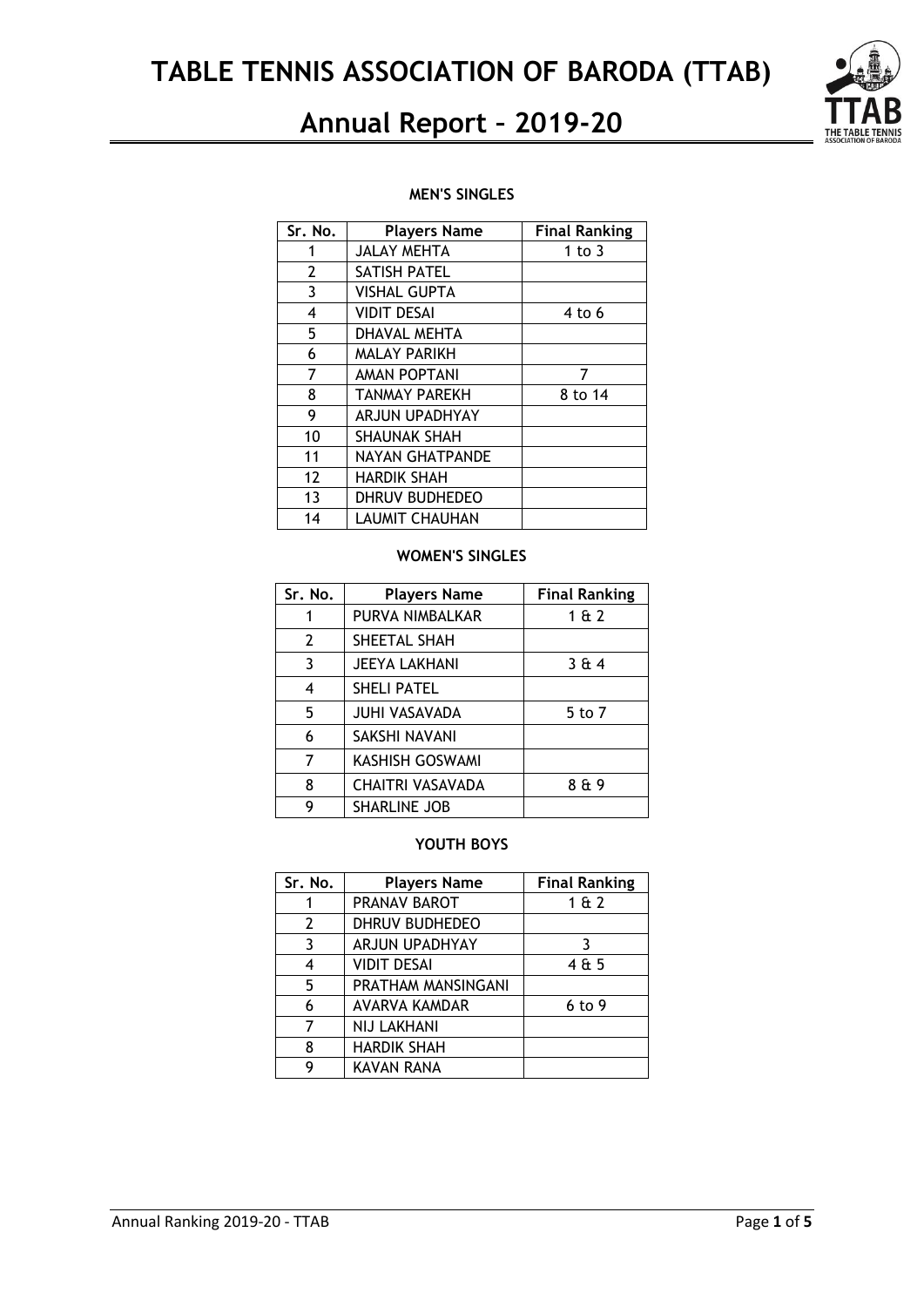

### **YOUTH GIRLS**

| Sr. No. | <b>Players Name</b>    | <b>Final Ranking</b> |
|---------|------------------------|----------------------|
|         | PURVA NIMBALKAR        | 1 & 2                |
| 2       | <b>SHELI PATEL</b>     |                      |
| 3       | SAKSHI NAVANI          | $3$ to 6             |
| 4       | <b>JEEYA LAKHANI</b>   |                      |
| 5       | <b>KASHISH GOSWAMI</b> |                      |
| 6       | <b>JUHI VASAVADA</b>   |                      |
| 7       | <b>TRISHA PATEL</b>    |                      |
| 8       | <b>DIYA GOLANI</b>     | 8 & 9                |
| Q       | <b>SHARLINE JOB</b>    |                      |

### **JUNIOR BOYS**

| Sr. No.        | <b>Players Name</b>   | <b>Final Ranking</b> |
|----------------|-----------------------|----------------------|
| 1              | PRATHAM MANSINGANI    |                      |
| $\overline{2}$ | <b>VIDIT DESAI</b>    | 2643                 |
| 3              | <b>NIJ LAKHANI</b>    |                      |
| 4              | AVARVA KAMDAR         | 4 & 5                |
| 5              | PRANAV BAROT          |                      |
| 6              | <b>JAGRAV PATEL</b>   | $6$ to $8$           |
| 7              | SACHIN B.V.           |                      |
| 8              | <b>AYUSH PANDYA</b>   |                      |
| 9              | <b>SHAIL DHARPALE</b> | 9 to 12              |
| 10             | DHRUV BHADANIYA       |                      |
| 11             | DHRUV BUDHEDEO        |                      |
| 12             | <b>JEET SHAH</b>      |                      |

### **JUNIOR GIRLS**

| Sr. No. | <b>Players Name</b>  | <b>Final Ranking</b> |
|---------|----------------------|----------------------|
|         | SHELI PATEL          | 1 & 2                |
| 2       | PURVA NIMBALKAR      |                      |
| 3       | <b>JEEYA LAKHANI</b> | 3 & 4                |
| 4       | SAKSHI NAVANI        |                      |
| 5       | KASHISH GOSWAMI      | 5                    |
| 6       | DIYA GOLANI          | 6 to 11              |
| 7       | <b>JUHI VASAVADA</b> |                      |
| 8       | <b>ANUSHKA PANDE</b> |                      |
| 9       | <b>MEERA KAPADIA</b> |                      |
| 10      | <b>TRISHA PATEL</b>  |                      |
| 11      | <b>SHARLINE JOB</b>  |                      |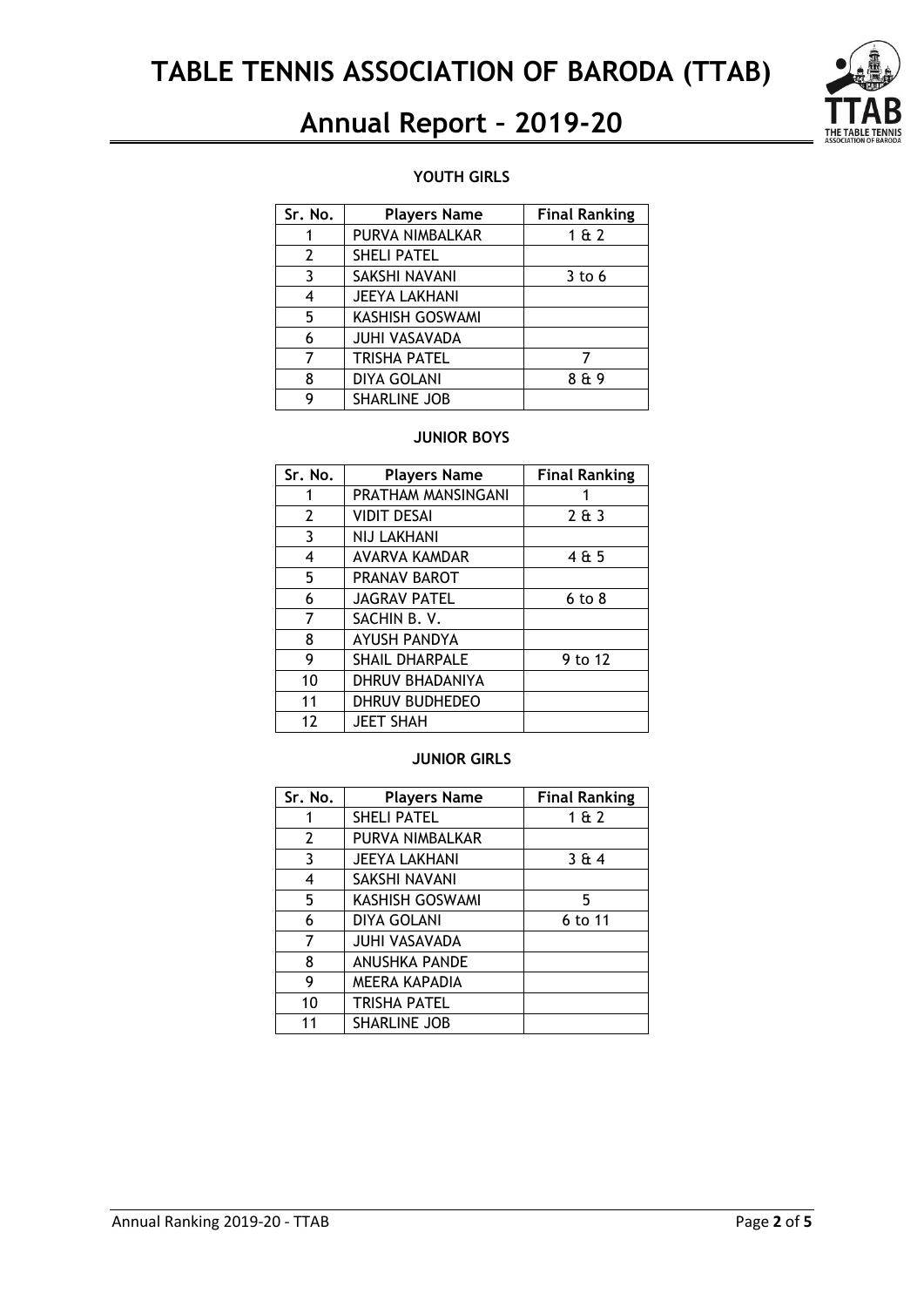

#### **SUB JUNIOR BOYS**

| Sr. No. | <b>Players Name</b>  | <b>Final Ranking</b> |
|---------|----------------------|----------------------|
|         | PRATHAM MANSINGANI   | 1 & 2                |
| 2       | NIJ LAKHANI          |                      |
| 3       | <b>MOHIT SUTHAR</b>  | 364                  |
| 4       | PARAM DAMANI         |                      |
| 5       | YASH PATEL           | 5 to 7               |
| 6       | NISHIL VYAS          |                      |
|         | SACHIN B.V.          |                      |
| 8       | <b>RUSHIN GANDHI</b> | 8 & 9                |
| Q       | AYUSH PANDYA         |                      |

#### **SUB JUNIOR GIRLS**

| Sr. No.       | <b>Players Name</b>   | <b>Final Ranking</b> |
|---------------|-----------------------|----------------------|
|               | <b>SHELI PATEL</b>    |                      |
| $\mathcal{L}$ | <b>JEEYA LAKHANI</b>  | 2                    |
| 3             | <b>JUHI VASAVADA</b>  |                      |
|               | <b>HELLY NARIGARA</b> |                      |
| 5             | <b>SACHI PATEL</b>    | $5$ to $8$           |
| 6             | <b>TRISHA PATEL</b>   |                      |
|               | ANUSHKA PANDE         |                      |
|               | <b>MISHTI CHAUHAN</b> |                      |

## **CADET BOYS**

| Sr. No.        | <b>Players Name</b>    | <b>Final Ranking</b> |
|----------------|------------------------|----------------------|
|                | SHIVANSH BHATT         |                      |
| $\overline{2}$ | <b>ANUSH VYAS</b>      | $2$ to 4             |
| 3              | NABHYA GOENKA          |                      |
| 4              | <b>VANSH MODI</b>      |                      |
| 5              | YUVRAJ VASHISTHA       | 5                    |
| 6              | RISHABH CHAUDHARY      | 6                    |
| 7              | <b>VATSAL KAMDAR</b>   | 7 to 10              |
| 8              | <b>ABHILAKSH PATEL</b> |                      |
| 9              | <b>VED PANCHAL</b>     |                      |
| 10             | JAY V. PATEL           |                      |

#### **CADET GIRLS**

| Sr. No. | <b>Players Name</b>   | <b>Final Ranking</b> |
|---------|-----------------------|----------------------|
|         | <b>DIYA GOLANI</b>    |                      |
| 2       | <b>UPASANA PILLAI</b> | $\mathcal{P}$        |
| ર       | RIYA DAMANI           | 364                  |
| 4       | <b>SUZAAN CHAUHAN</b> |                      |
| 5       | <b>DHWANI SHAH</b>    | 5&6                  |
| 6       | RIYA PARIKH           |                      |
|         | <b>NISHI PARIKH</b>   | 7 to 10              |
|         | <b>JISHA KANIJIA</b>  |                      |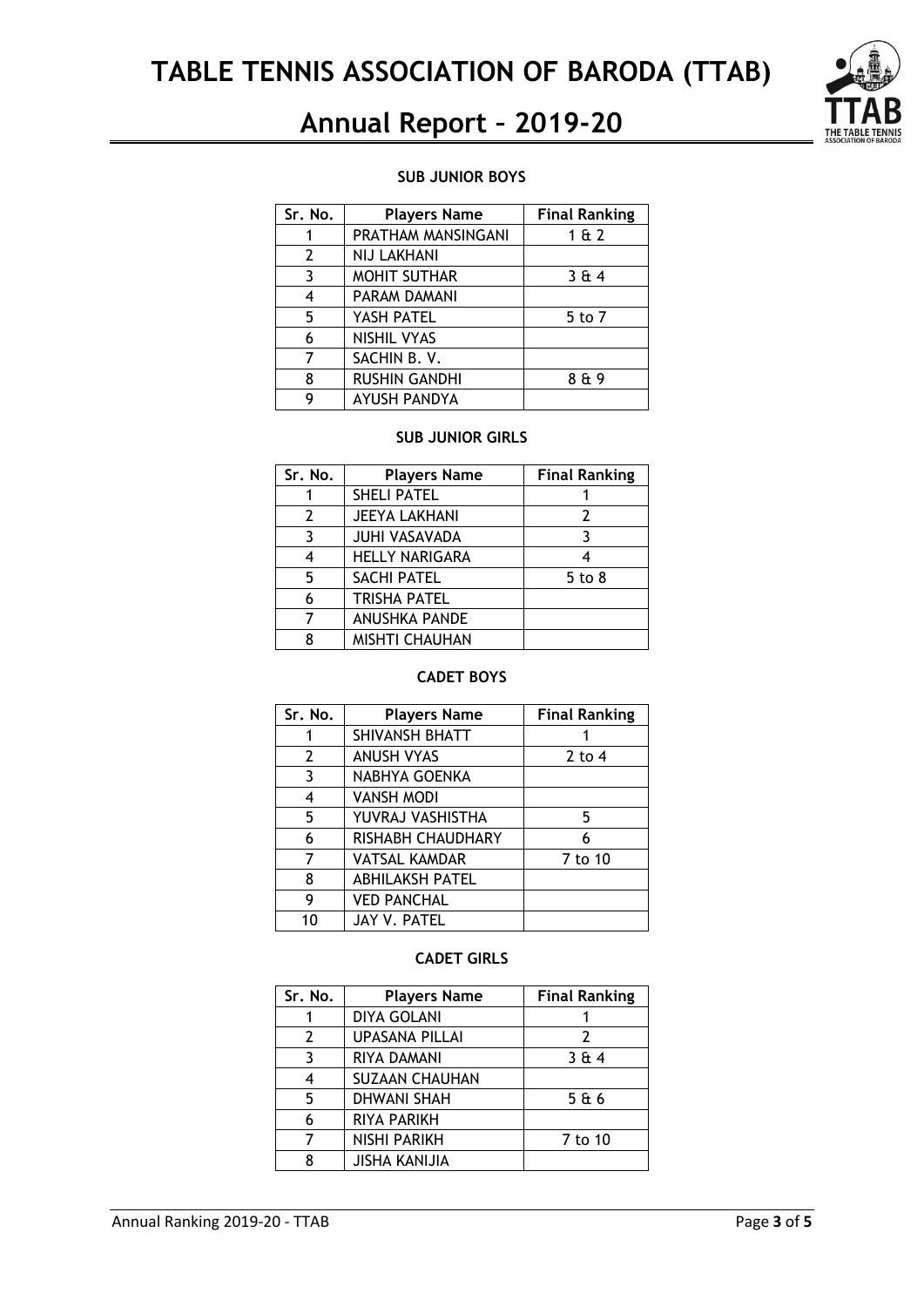

| Sr. No. | <b>Players Name</b>  | <b>Final Ranking</b> |
|---------|----------------------|----------------------|
| u       | <b>MISRI PATEL</b>   |                      |
| 10      | <b>MAISHVI PATEL</b> |                      |

#### **MEN'S VETERAN 39+**

| Sr. No. | <b>Players Name</b>     | <b>Final Ranking</b> |
|---------|-------------------------|----------------------|
|         | <b>MALAY PARIKH</b>     |                      |
| 2       | <b>BRIJESH NARIGARA</b> | 2                    |
| 3       | <b>MANISH PATEL</b>     | 364                  |
| 4       | <b>BHINNANG KOTHARI</b> |                      |
| 5       | <b>VISHAL RAWAL</b>     | 5 & 6                |
| 6       | <b>MANDAR KALE</b>      |                      |
| 7       | <b>SHAMIK JOSHI</b>     | 7 to 10              |
| 8       | SARAVAN KUMAR           |                      |
| 9       | VIKRAM SISODIA          |                      |
| 10      | AMARSINH RANA           |                      |

#### **WOMEN'S VETERAN 39+**

| Sr. No. | <b>Players Name</b> | <b>Final Ranking</b> |
|---------|---------------------|----------------------|
|         | SHEETAL SHAH        |                      |
| 2       | DR. KINNARI PATEL   | 2                    |
| 3       | <b>BIJAL SHAH</b>   | 364                  |
|         | DR. SUMA            |                      |
| 5       | LAXMI B (HWP)       | $5$ to $8$           |
| 6       | PREETI DHARPALE     |                      |
|         | LATIKA NAIR (HWP)   |                      |
|         | ANJULA BARUPAL      |                      |

#### **MEN'S VETERAN 49+**

| Sr. No. | <b>Players Name</b>    | <b>Final Ranking</b> |
|---------|------------------------|----------------------|
|         | <b>SATISH PATEL</b>    |                      |
| 2       | <b>SHAILESH GOSAIN</b> | 2                    |
| 3       | S BASKARAN             | $3$ to 6             |
| 4       | <b>MINESH MODI</b>     |                      |
| 5       | DHAVLESH GUSAIN        |                      |
| 6       | A K AMBASTHA           |                      |
| 7       | PRADEEP POPAT          | 7 to 11              |
| 8       | <b>JITYANG BHATT</b>   |                      |
| 9       | RAJESH BAJPAI          |                      |
| 10      | PARAG PATEL            |                      |
| 11      | RAJESH HARIBHAKTI      |                      |

### **MEN'S VETERAN 59+**

| Sr. No. | <b>Players Name</b> | <b>Final Ranking</b> |
|---------|---------------------|----------------------|
|         | SANJIV KHASNAVIS    | 1 A 7                |
|         | NARAYAN DAVE        |                      |